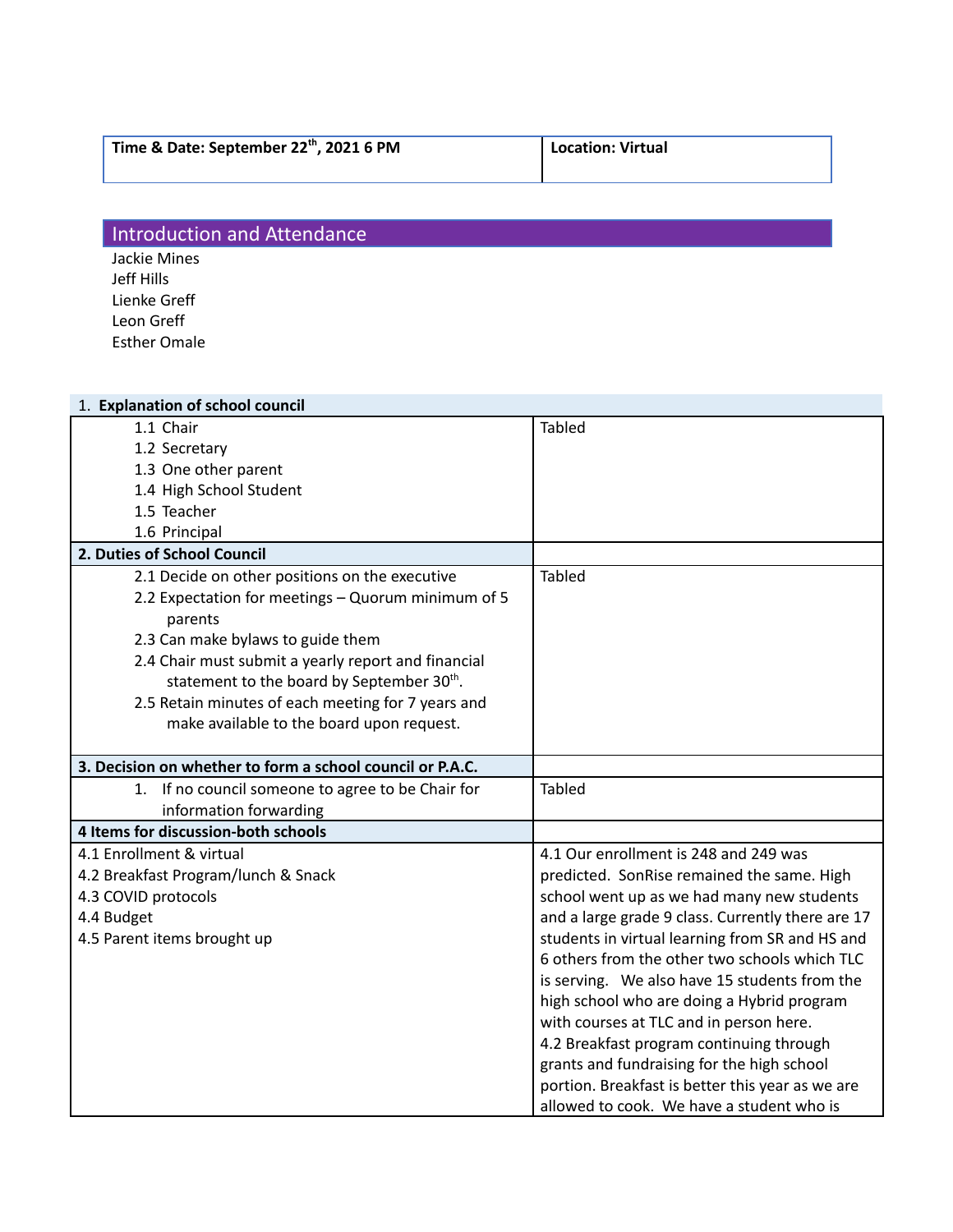|                                                                                                                   | going to start helping fulltime and hopefully it<br>will allow us to cook for SonRise in the morning<br>as well. The Sonrise cohort still eats in their<br>classrooms. We are placing snack items in each<br>HS and SR classroom. We worry about all our<br>students having snacks to eat in these<br>worrisome times. In 2017 I applied for grants<br>from the breakfast program of CAnada. I<br>received 12000 in June and a further 9500 in<br>September. We are going to start some free<br>lunch programs. We are just figuring it out at<br>the current time.<br>4.3 Jackie and Jeff went through the general<br>protocols implemented in the re-entry plan.<br>Jackie discussed moving Sonrise online. Hand<br>sanitizer, mask use, cohorts, contact tracing,<br>facilities,<br>4.4 Budgets changed last year with the 3 year<br>weighted average coming into play. We are<br>funding based on enrollment from last year and<br>the predicted amount for the next year. We<br>have a set budget except for the amount of<br>money we receive from inclusive education.<br>That is based on the number of students with<br>needs in the current year. My meeting is on<br>Friday to determine the number.<br>4.5 A parent asked about school sports. At the |
|-------------------------------------------------------------------------------------------------------------------|-------------------------------------------------------------------------------------------------------------------------------------------------------------------------------------------------------------------------------------------------------------------------------------------------------------------------------------------------------------------------------------------------------------------------------------------------------------------------------------------------------------------------------------------------------------------------------------------------------------------------------------------------------------------------------------------------------------------------------------------------------------------------------------------------------------------------------------------------------------------------------------------------------------------------------------------------------------------------------------------------------------------------------------------------------------------------------------------------------------------------------------------------------------------------------------------------------------------------------------------------------------------|
|                                                                                                                   | current time we are uncomfortable with the<br>amount of COVID in our community. There are<br>lots of logistics when you are travelling to other<br>communities when cases are high and trying to<br>feed all the players. Golf provincials, which is<br>an outside sport, has been cancelled. Many<br>coaches who are volunteers are nervous about<br>this all as well. Staff will discuss this tomorrow<br>at our staff meeting.                                                                                                                                                                                                                                                                                                                                                                                                                                                                                                                                                                                                                                                                                                                                                                                                                                 |
| 5. Items High School / SonRise                                                                                    |                                                                                                                                                                                                                                                                                                                                                                                                                                                                                                                                                                                                                                                                                                                                                                                                                                                                                                                                                                                                                                                                                                                                                                                                                                                                   |
| 5.1 Postsecondary fair<br>5.2 Take Your Kids to Work Day<br>5.3 Orange Shirt Day and Truth and Reconciliation day | 5.1 Postsecondary institutions will be on Oct<br>18th - students 10-12.                                                                                                                                                                                                                                                                                                                                                                                                                                                                                                                                                                                                                                                                                                                                                                                                                                                                                                                                                                                                                                                                                                                                                                                           |
|                                                                                                                   | 5.2 November 3rd Grade 9 students will be<br>doing a virtual workshop. There will be lots of                                                                                                                                                                                                                                                                                                                                                                                                                                                                                                                                                                                                                                                                                                                                                                                                                                                                                                                                                                                                                                                                                                                                                                      |